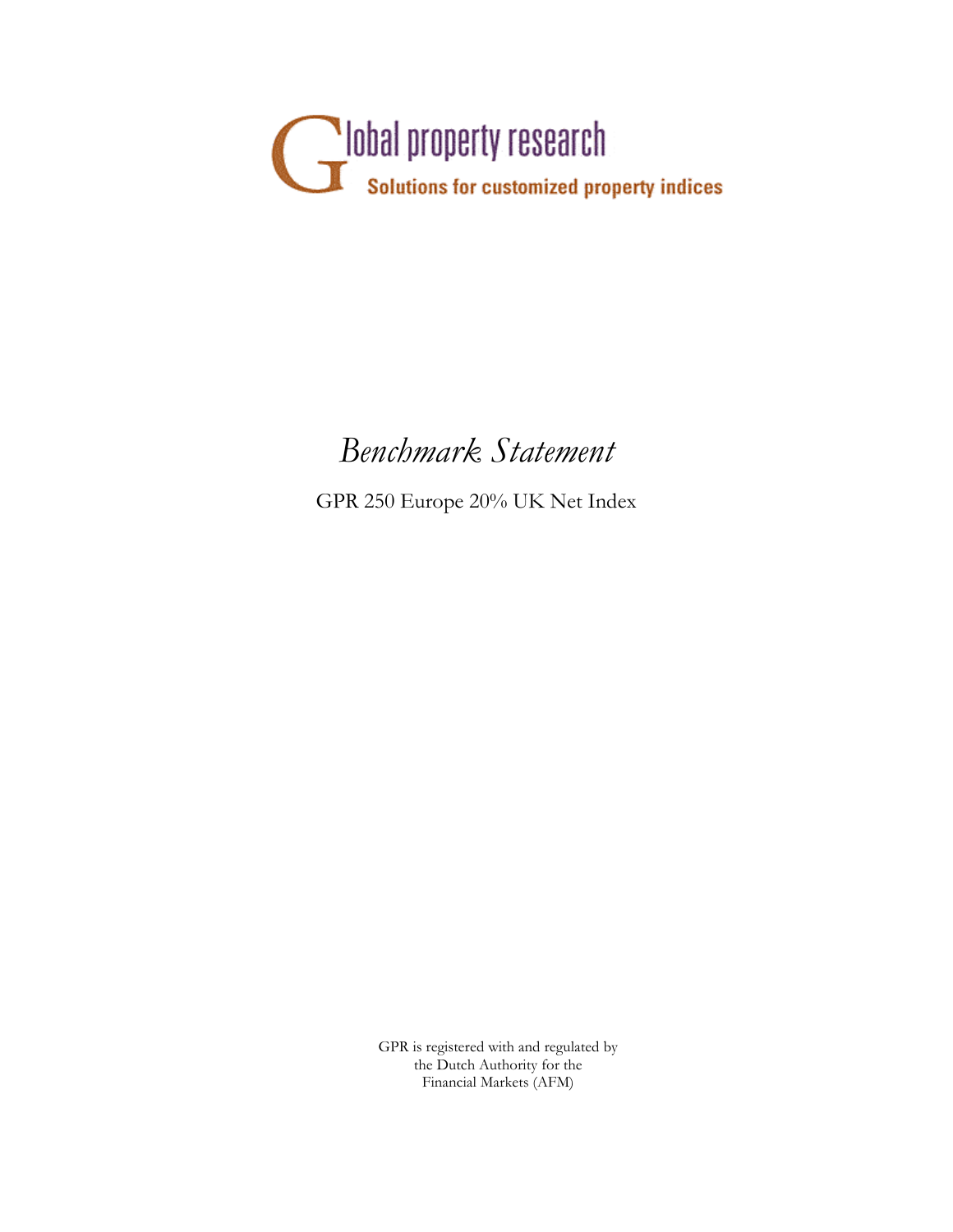# *Benchmark Statement*

As an administrator of the GPR 250 Europe 20% UK Net Index and pursuant to Article 27 of Regulation (EU) 2016/1011 (the "Benchmark Regulation" or "BMR"), Global Property Research B.V. (GPR) is obliged to publish a benchmark statement for the benchmark if it shall be used in the European Union (the "Benchmark Statement"). This document contains the information required pursuant to Article 27 of the BMR and Article 1 of the Commission Delegated Regulation (EU) 2018/1643.

#### **1 General Information**

- This Benchmark Statement was created on 1 March 2022 and has not been updated since the creation of the document.
- This Benchmark Statement relates to a specific benchmark, the GPR 250 Europe 20% UK Net Return Index (the "Benchmark" or "Index"), where GPR acts as the "administrator" (as defined in Article 3(1)(6) of the BMR).
- The Benchmark is determined based on readily available data and does not use any contributed input data (as defined in Article 3(1)(8) of the BMR).
- The Benchmark is classified as a non-significant benchmark (as defined in Article 3(1)(27) of the BMR).

#### **2 Market Information**

The Benchmark is a rules-based, quantitative and investable index developed by GPR. The Benchmark is a net total return index published in Euro. A net total return index seeks to replicate the overall return from holding a portfolio consisting of the index constituents. In order to achieve that aim, a net total return index considers payments, such as dividends or coupon payments, after deduction of any withholding tax or other amounts an investor holding the index constituents would typically be exposed to.

Full information regarding the market or economic reality that the Benchmark is intended to measure, the geographical boundaries (if any) of the market or economic reality as well as the procedure for rebalancing the constituents of the Benchmark are available in the GPR 250 Index guideline at https://www.globalpropertyresearch.com/downloadable-index-data. Additionally, on a daily basis (i) a geographical capping is imposed on UK-listed companies of 20% and (ii) an alternative UCITS capping of 4.75% - 9.5% - 38% is implemented on constituent level.

#### **3 Input Data**

The Benchmark uses input data as part of the algorithm-based calculation of the daily index values. The input data originates from a source that provides readily available data (input data) and is defined by reference to the source and the time at which the data is observed. The Benchmark uses a single source for input data rather than utilizing a hierarchy of input data.

The risk of insufficient input data is minimal due to the high importance of such data for the usage of financial instruments. Where there is insufficient input data or if any other disruption event occurs that may result, inter alia, in inaccurate or delayed prices or a prohibition from trading for a longer time in respect of one or more constituents of the Benchmark, the affected constituent may be reflected in the Benchmark with its last available price, or may be removed from the Benchmark with no value. Such events of insufficient input data or any other disruption events may result in the market or economic reality measured by the benchmark value no longer being sufficiently reliably represented.

Such events may also result in the implementation of corporate actions, or the calculation, publication and dissemination of the Benchmark being postponed to a later time than as provided for in the index methodology.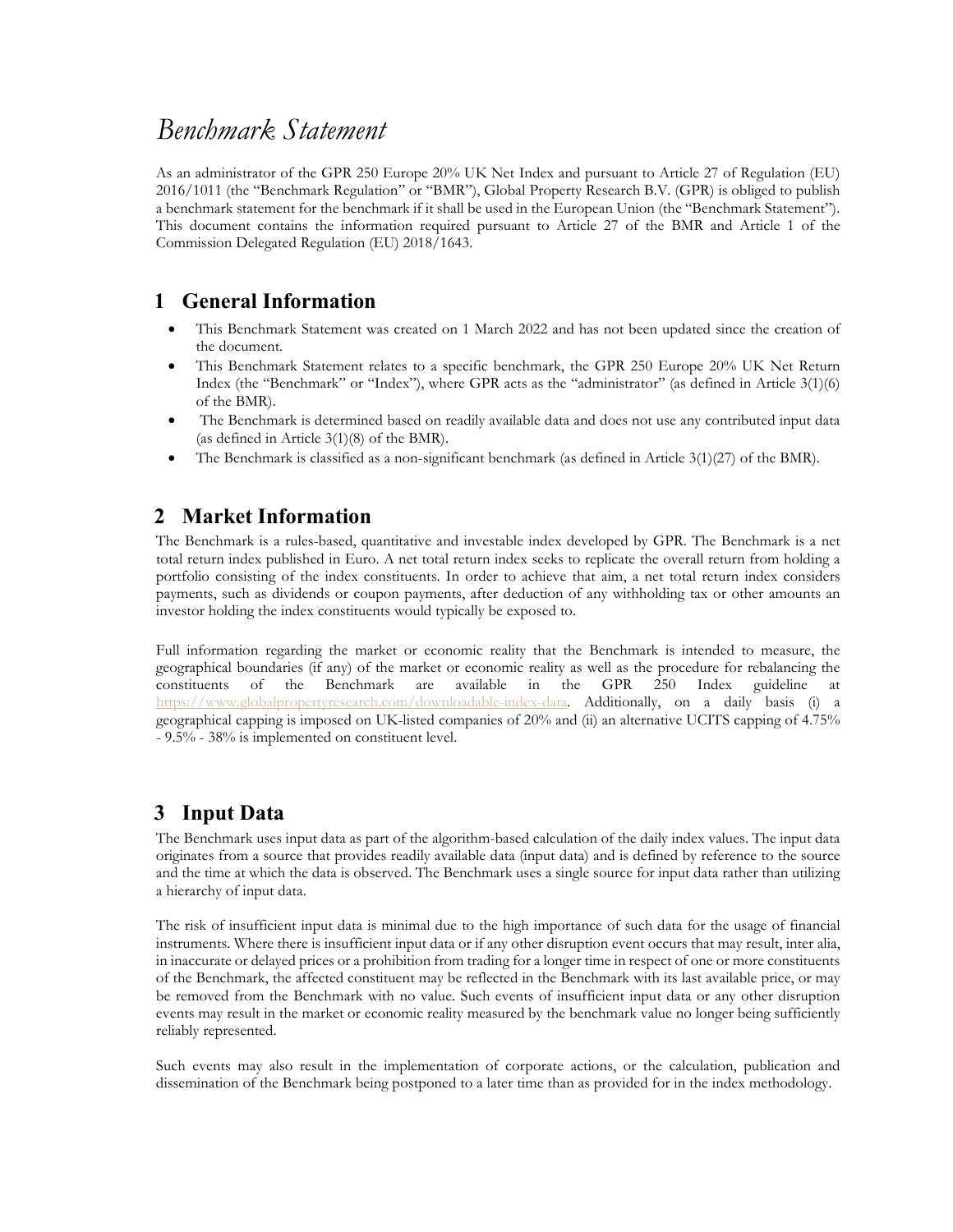Where there are extraordinary and unforeseeable events that are not covered (directly or by way of analogy) by the index methodology, the oversight committee of GPR (the "Oversight Committee") will use expert judgement in determining the treatment of such event.

#### **4 Correction and Restatement**

The Benchmark is calculated with the greatest possible efforts to ensure its accuracy. Nevertheless, errors in the index determination and calculation process, such as the omission or incorrect implementation of a corporate action, the use of incorrect input data or the incorrect application of the Benchmark methodology, may occur from time to time for a variety of reasons, both internal to GPR and external. In accordance with a pre-determined process, errors are to be corrected with effect for the future. In addition, such errors may also result in a restatement of past index values, provided that such errors have been identified within generally two business days after the occurrence of the event leading to the error. Errors in connection with the application of management and transaction fees can result in a restatement regardless of the time of discovery. Under certain circumstances, errors will be assessed individually by the Oversight Committee.

#### **5 Changes to or Cessation of the Benchmark**

Although the Benchmark is determined by a static set of rules and is intended to be comprehensive, factors, including external factors beyond the control of GPR, may necessitate changes to, or the cessation of, the Benchmark. Such changes to or cessation of the Benchmark may have an adverse impact upon the financial contracts and financial instruments that reference the Benchmark or the measurement of the performance of investment funds referencing the Benchmark

## **6 Benchmark Statement Updates**

GPR will update this Benchmark Statement if the information herein is no longer correct or sufficiently precise. In particular, the Benchmark Statement will be updated as soon as practically possible whenever the type of Benchmark has changed (e.g. non-significant to significant) or whenever there is a material change to the methodology of the Benchmark.

## **7 Oversight Committee**

Although the Benchmark applies a highly rules-based methodology that is intended to be comprehensive, it cannot be excluded that ambiguities, errors, omissions or extraordinary and unforeseeable events could occur that may have an impact on the provision of the Benchmark. GPR will seek to resolve any such situation by means of the Oversight Committee, composed of staff of the support and control departments of GPR's parent organization Solactive AG, and other stakeholders deemed relevant for the topics that are discussed. Such committee is responsible, inter alia, for decisions regarding any amendments to the methodology of the Benchmark, the treatment of any unforeseeable errors, and the correction as well as the cessation of a Benchmark.